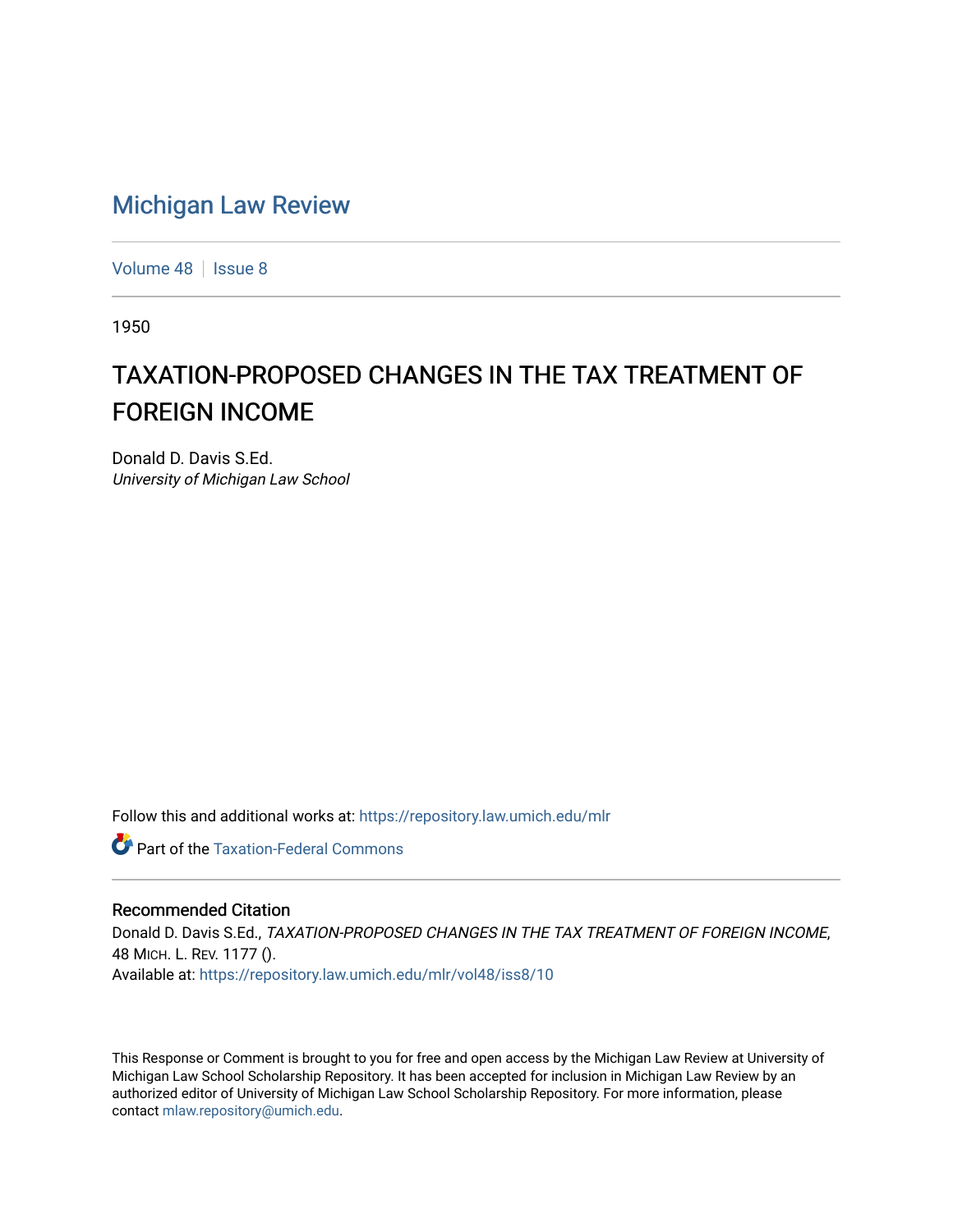TAXATION-PROPOSED CHANGES IN THE TAX TREATMENT OF FoREIGN INCOME-The United States has the power *to* tax the income of its citizens and domestic corporations even though that income is earned in a foreign country.<sup>1</sup> When it is recognized that income derived abroad generally incurs tax liabilities *to* foreign governments as well, it immediately becomes apparent that the American businessman doing business abroad may, absent some sort of relief provisions, easily be the victim of double taxation. Relief has taken a number of

<sup>1</sup> Cook v. Tait, 265 U.S. 47, 44 S.Ct. 444 (1924). Cf. United States v. Bennett, 232 U.S. 299, 34 S.Ct. 433 (1914), upholding the power of Congress to tax property outside the United States.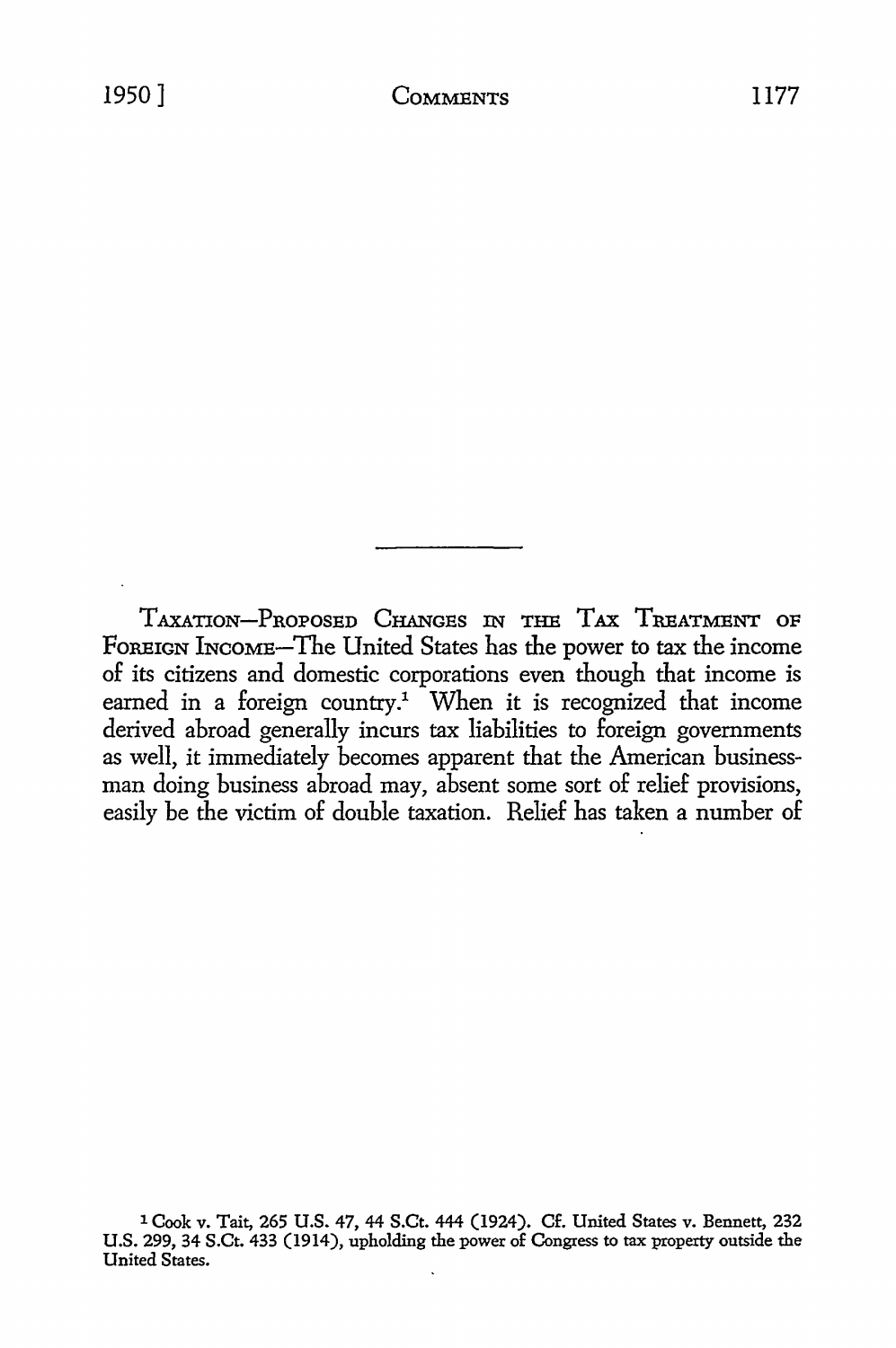forms. Income derived by American corporations in certain geographical areas is under proper circumstances wholly or partly exempt from federal income taxation. Thus, citizens and corporations which derive the bulk of their income from sources within a possession of the United States enjoy complete exemption, except as to income earned in this country.<sup>2</sup> China Trade Act corporations have long been accorded similar treatment.<sup>3</sup> Since 1942, Western Hemisphere Trade corporations have been exempt from the corporate surtax, now 14%.<sup>4</sup> Within recent years, multiple taxation treaties with individual foreign governments have served to reduce the burden in some areas.<sup>5</sup> In general, however, relief is obtained in the form of a tax credit for income taxes paid to other countries.<sup>6</sup> In the case of the individual American citizen, no tax is imposed on income earned while a bona fide resident abroad.<sup>7</sup> As might be expected, such heterogeneous provisions have not resulted in complete, tax equality. In addition, amendments aimed to curb abuse have not always confined themselves to their target.

With this government's increased emphasis on the rehabilitation and economic development of foreign countries, as manifested by the so-called Point Four program,<sup>8</sup> attention has been focused on the propriety of revising the tax treatment of foreign earned income so as to encourage operations abroad by American business. In his statement before the House Ways and Means Committee on February 3, 1950, Secretary Snyder made certain proposals relative to the treatment of foreign income.<sup>9</sup> These proposals will be discussed briefly in this comment.

<sup>2</sup>I.R.C. §251. For the interesting origin of this section, see James, "The Taxation of Business Income from Foreign Sources," 13 UNIV. CHI. L. REV. 229 at 240 (1946).

<sup>3</sup>I.R.C. §261. See Berdon, "Memorandum on China Trade Act Corporations," 24 TAXES 251 (1946).

<sup>4</sup>I.R.C. §l5(b). The conditions which niust be satisfied to be termed a ''Western Hemisphere Trade Corporation" are found in I.R.C. §109. ·

<sup>5</sup>For an analysis of existing and pending United States income tax treaties, see Gilpin and Wells, ''International Double Taxation of Income: Its Problems and Remedies," 28 TAXES *9* (1950); Wasserman and Tucker, "The U.S. Tax Treaty Program," 2 NAT. TAX J. 33 (1949).

<sup>6</sup>The provisions are found in I.R.C. §131.

*<sup>1</sup>*I.R.C. §ll6.

<sup>8</sup>The text of President Truman's 1949 inaugural address espousing this program may be found in N.Y. TIMES, Jan. 21, 1949, p. 4, col. 2. For an excellent discussion of the program, see Mackey and Smith, "Private Capital Under the 'Point Four' Program," 38 GEo. L. J. 32 (1949).

9 The statement is published in CCH STANDARD FEDERAL TAX REPORTS, Vol. XXXVII, No. 9, Feb. 8, 1950. The italicized proposals which follow are taken from p. 13.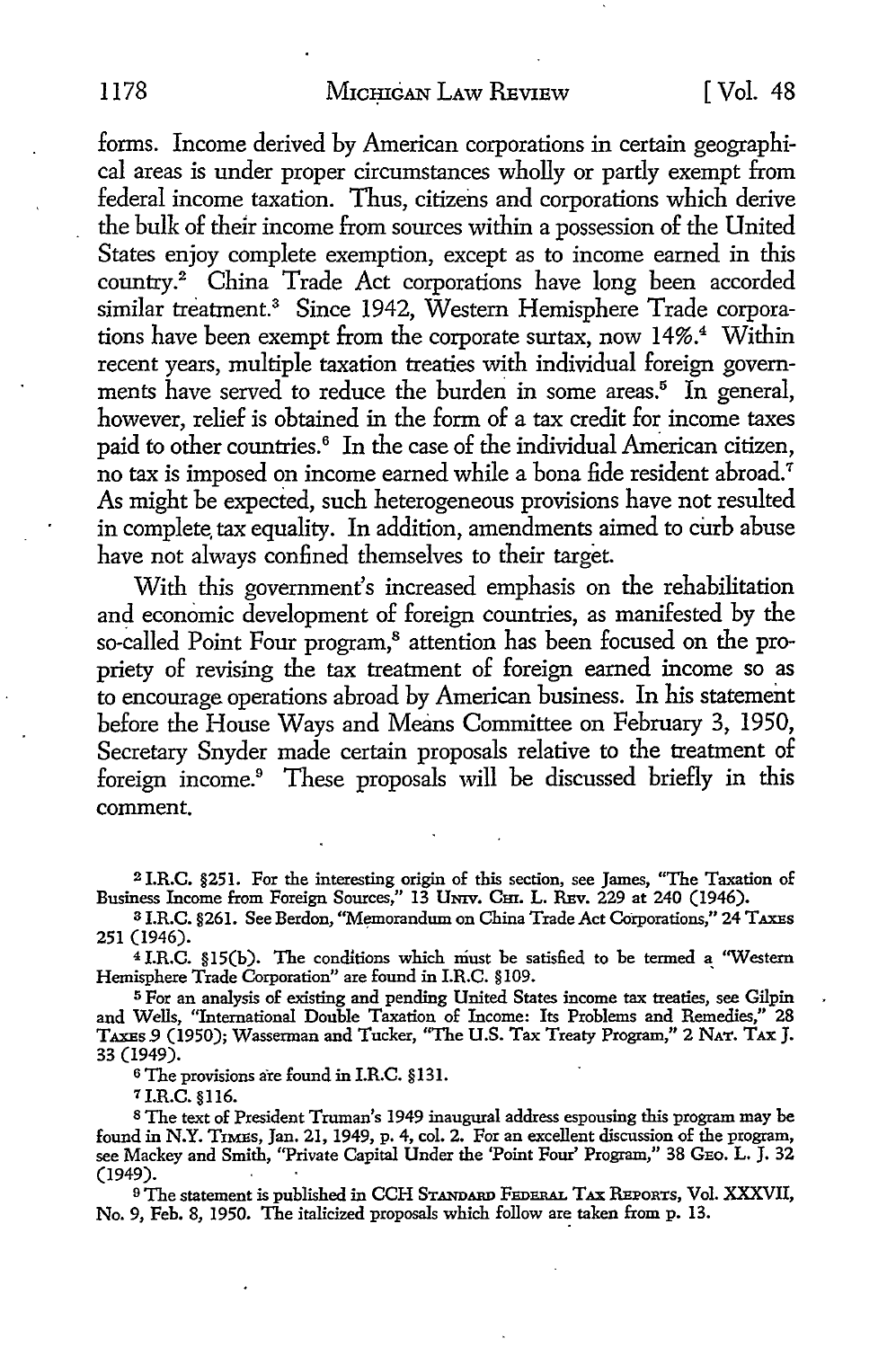## A. *Foreign Tax Credit*

Credit for foreign income taxes was first provided for in the Revenue Act of 1918.10 The act set no limit as to the amount of credit which could be claimed. Thus, a domestic corporation with a foreign branch had no reason to be concerned with the amount of the tax imposed by the country in which its branch was located, unless of course it was so great as to surpass the tax normally imposed by the United States on the total income, foreign and domestic, of the company. Congressional dissatisfaction<sup>11</sup> with this dollar-for-dollar credit which could wipe out the tax properly attributable to income derived from sources within the United States was expressed by the passage of the "over-all limitation" in 1921.12 In effect, it provided that the total foreign income tax credit could not exceed the product obtained by applying the domestic tax rate to the total foreign income. It was still possible, however, to obtain full credit for taxes paid to a country with a rate higher than the United States rate if the excess tax paid could be credited against the earnings of another branch in a country with a low income tax or no tax at all. For example, suppose that in a year when the federal tax rate on corporate earnings was 12% a corporation derived taxable income of \$200,000 from domestic sources, the income from branch operations in country A with an effective tax rate of 24% was \$100,000, and a branch in country B with no income tax netted \$100,000. The domestic tax on the total income of \$400,000 at the 12% rate would be \$48,000. Since one-half of this income was derived from foreign operations, a maximum foreign tax credit of \$24,000, or the total amount of tax paid to country A with the 24% rate, would be allowed.

In 1932, the "per-country" limitation was added.<sup>13</sup> The effect of this provision was to apply the domestic rate limitation to the tax credit available for taxes paid to each country individually before applying the "over-all" limitation. A domestic corporation with branches in only one foreign country was of course not affected by the additional

<sup>12</sup>42 Stat. L. 258 (1921). The limitation is now contained in I.R.C. §l3l(b)(2).

<sup>13</sup> 47 Stat. L. 211 (1932). This limitation is now contained in I.R.C.  $$131(b)(1)$ .

<sup>10 40</sup> Stat. L. 1073 and 1080 (1918). Prior to this act, foreign taxes were deducted from gross income in computing net income. Congress recognized that a "severe burden" still remained. H. Rep. 767, 65th Cong., 2d sess. (1918) found in INT. REv. BuL., 1939-1 Cum. BuL. (Part 2) 86 at 93.

<sup>11</sup> See S. Rep. 275, 67th Cong., 1st sess. (1921) found in INT. REV. BuL., 1931-1 CuM. BUL. (Part 2) 181 at 193.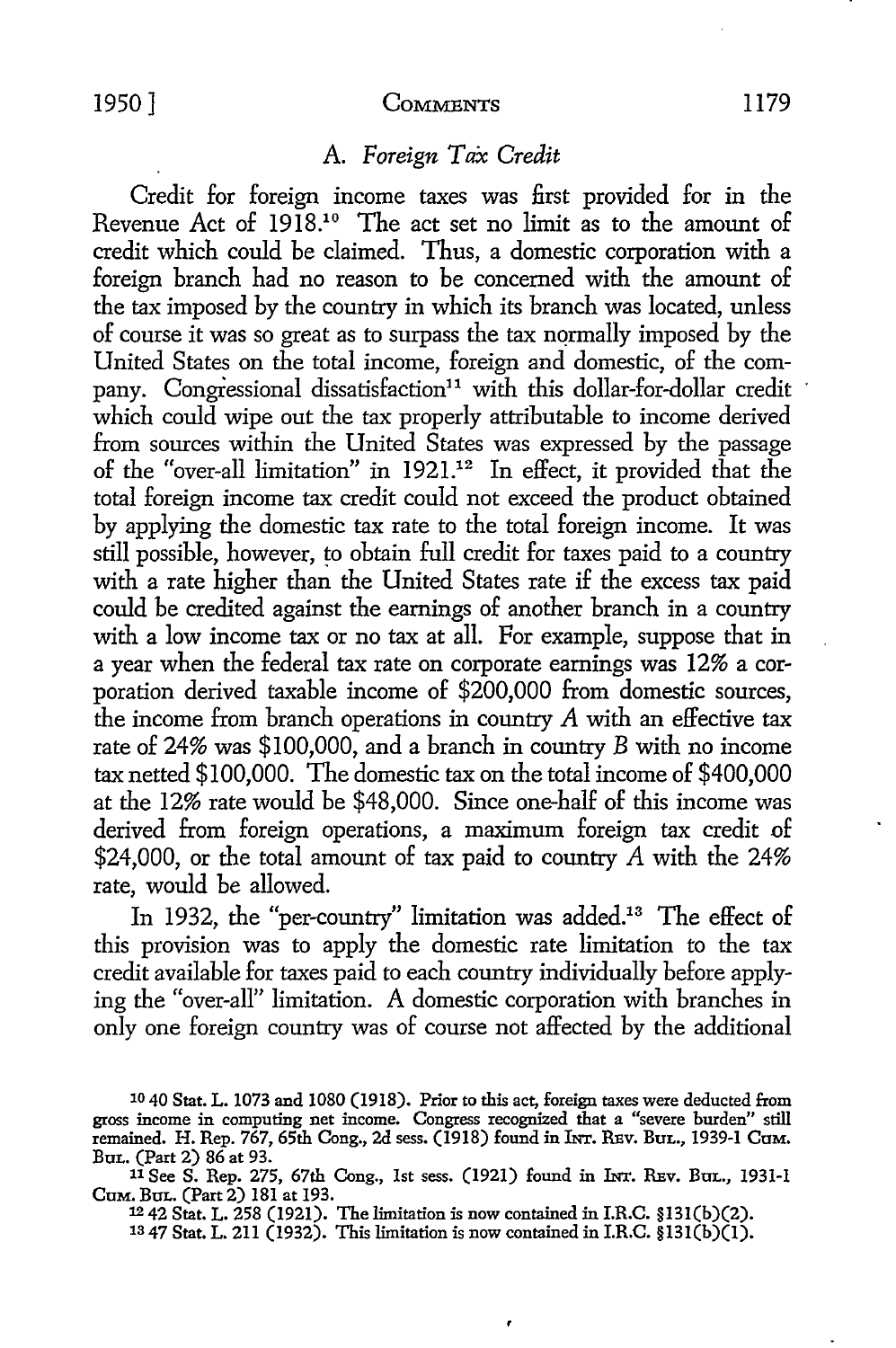limitation. The domestic taxpayer in the example set out in the last paragraph, however, would lose one-half of his credit since the "percountry" limitation would limit his credit for taxes paid to country  $A$ to \$12,000, 12% of \$100,000. This effect is no doubt justifiable. There seems to be no reason for the United States to absorb the taxes imposed by a foreign country at a rate in excess of the domestic rate merely because another country or countries in which branches are located choose to tax at a lower rate.<sup>14</sup>

It would seem that the evil which Congress saw in 1921 and again in 1932 could arise only when a foreign country imposes a tax on the income of foreign branches at a rate in excess of our domestic rate. The "per-country" limitation standing by itself is a sufficient remedy. This does not mean that the "over-all" limitation is now impotent. Its imposition may subject to multiple taxation a taxpayer who operates branches in two or more foreign countries, none of which has a tax rate in excess of our own. Suppose that the tax rates in country A and country B are the same as the tax rate in the United States and that, instead of earning \$100,000 in country B, operations resulted in a loss of that amount. The "per-country" limitation would permit a credit for taxes paid to country A, but the "over-all" limitation would prevent it because total net foreign income is zero. While the loss incurred by the branch in country  $B$  can be deducted<sup>15</sup> and the tax paid to country *A* can, in this case be taken as a *deduction,16* the overall tax impact on the corporation is greater than it would have been if all operations were confined to the United States or to country A.

Secretary Snyder stated, *"Foreign investment would also be encouraged by the liberalization of the foreign tax credit in the cases*  · *where losses in. one foreign country offset profits in another."* 

The possibilities of suffering a loss in a newly established foreign branch are sufficiently great without regard to tax consequences, and businessmen rightly maintain that unhappy profit experience in one country should not deprive them of the credit for taxes paid in another.<sup>17</sup> So long as the "per-country" limitation is in effect, there

<sup>14</sup>See H. Rep. 708, 72d Cong., 1st sess. (1932) found in INT. REv. BUL., 1939-1 CuM. Bul. (Part 2)  $457$  at  $473$ .<br>15 I.R.C. §23(f).

15 I.R.C. §23(f). This deduction may be taken only when no foreign tax credit is 16 I.R.C. §23(c). This deduction may be taken only when no foreign tax credit is

claimed. I.R.C. §23(c)(I)(C). 17 See Shere, "Taxation of American Business Abroad," 7 INST. FED. TAX. 812 at 817 (1949).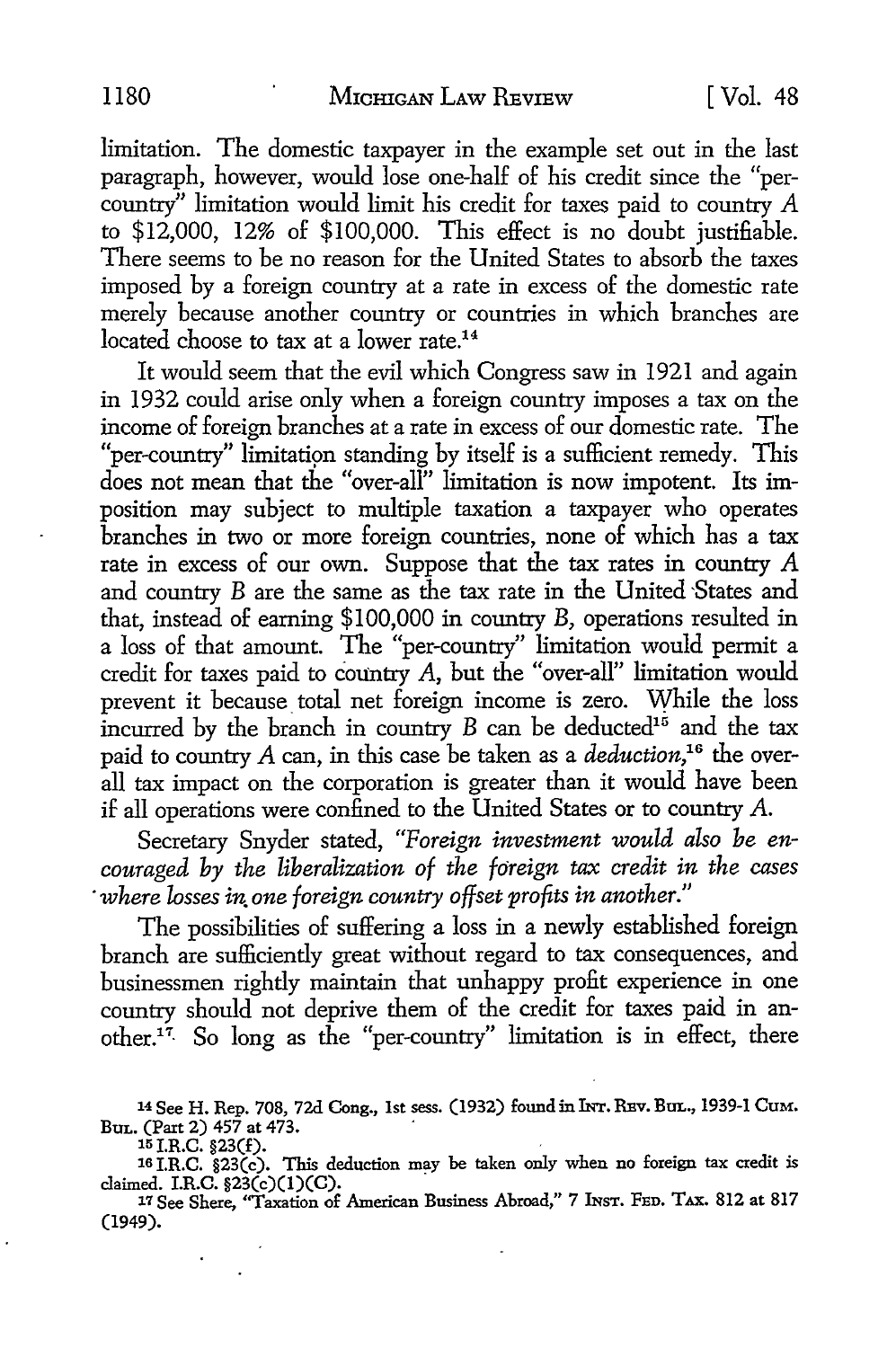would seem *to* be no reason *to* continue *to* apply the "over-all" limita $t$ <sub>i</sub>  $t$ <sup>18</sup>

The United States does not tax the income of a foreign corporation earned in a foreign country, even though it is a wholly owned subsidiary of a domestic corporation, until this income is distributed to its American stockholders in the form of dividends. In addition, upon receipt of dividends from its controlled foreign subsidiary, the domestic corporation is deemed to have paid the foreign tax on the accumulated profits out of which the dividend was paid, and is allowed a tax credit, subject to the two limitations already discussed.19 Since 1942, this credit has extended to taxes paid by a wholly-owned foreign subsidiary of the foreign subsidiary.<sup>20</sup> In order to claim either of these credits, however, the domestic corporation must own a majority of the voting stock of the foreign corporation.

Secretary Snyder has proposed that *"to facilitate joint ventures abroad and to meet the requirements or desires of foreign countries for local participation in these ventures, we should reduce the present ownership requirement for foreign tax credit."* 

Participation of foreign capital is desirable from the standpoint of the foreign country, which stands to benefit from the development of its resources and the education of its businessmen, and from the standpoint of the American businessman because it helps to achieve a more receptive attitude toward the business. Under the present majority control· requirement, foreign ownership of one-half or more of the stock would result in the loss of the entire credit to the American owners.

The deterrent effect of the majority requirement on joint ventures abroad is at once apparent. If two or more domestic corporations join in the organization of a foreign corporation, the corporation owning .a majority of the stock would receive credit while the owners of the minority of the stock would receive none. Furthermore, if two domestic corporations owned the foreign corporation equally, neither would receive a credit for foreign taxes paid. .

Clearly, the majority requirement should be abandoned. It is not so clear, however, just what requirement should be substituted. Others

is One writer has termed this limitation ''but little short of barbaric." Keesling, "The Importance of Citizenship, Residence, and Domicile in Federal Income Taxation," 31 CALIF. L. REv. 283 at 299 (1943).<br><sup>19</sup> I.R.C. §131(f)(1).

<sup>20 56</sup> Stat. L. 858 (1942), I.R.C. §131(f)(2).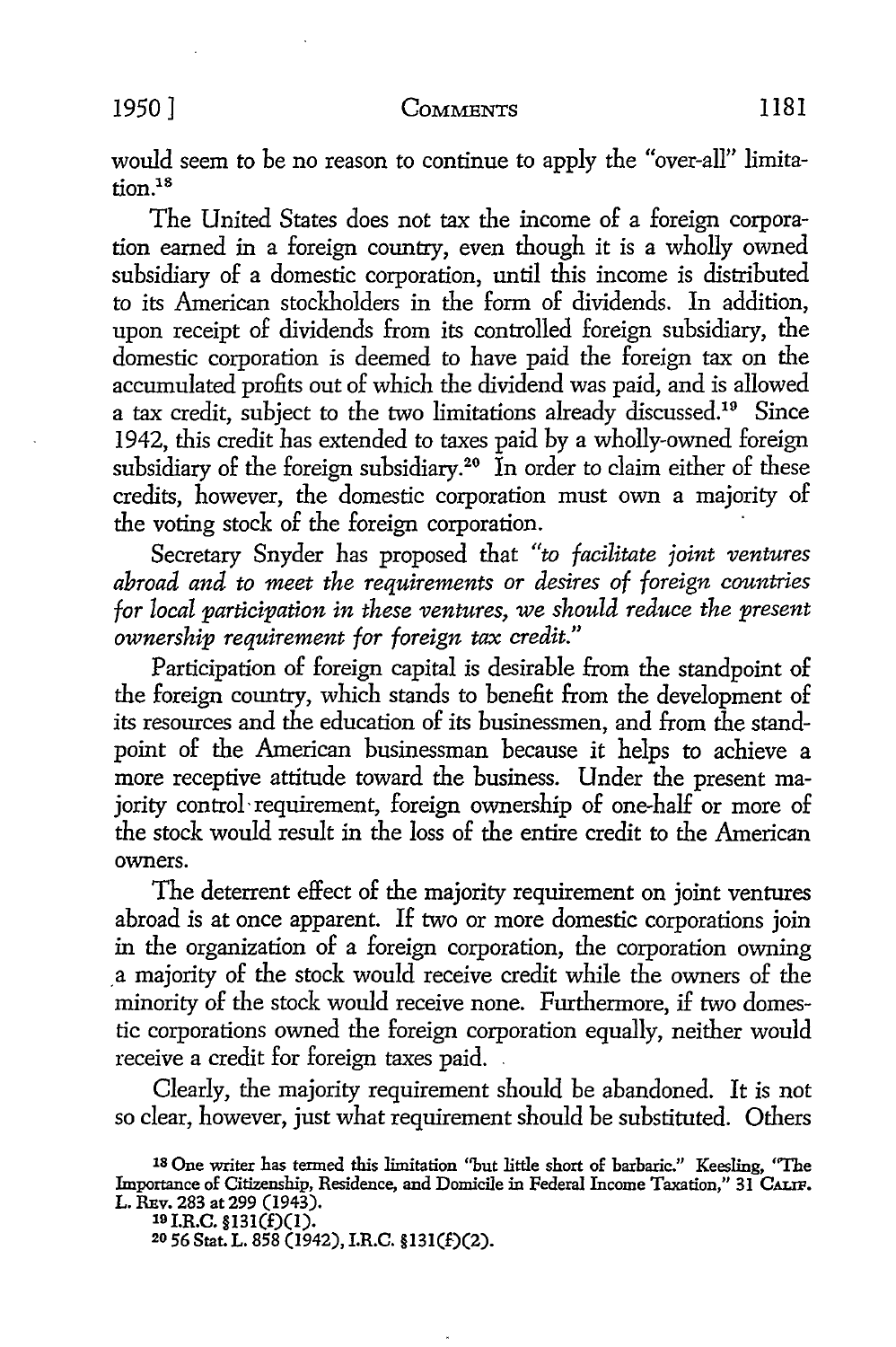have proposed that the stock ownership requirement should merely be reduced to 20%.<sup>21</sup> The Secretary's use of the word "reduce" might indicate that only some such percentage reduction was suggested; however, the supporting exhibit proposed that "the majority control test be abandoned so. that the credit will be available to *all* owners of a foreign enterprise."22 This would mean that an individual who owned shares of stock in a foreign corporation would be allowed a tax credit equal to, in many cases, the total amount of his ordinary federal income tax on the dividends received, thus being placed in a better position than a taxpayer with a corresponding investment in American business. Our policy favoring expansion of foreign investment would not seem to justify such unequal treatment of individual investors. · Perhaps a better requirement would be that any *corporate* owner regardless of the amount of stock owned should be entitled to a credit.

# B. *Undistributed Income of Foreign Branches*

As already pointed out, the earnings of a foreign subsidiary become taxable in the hands of its American stockholders only when distributed to them as dividends. On the other hand, profits of a foreign branch of a domestic corporation are .taxed as earned whether returned to this country or not. From a tax standpoint, there are two advantages to foreign operations through a subsidiary. While losses incurred by a foreign branch can be carried forward only two years,<sup>23</sup> losses incurred by a foreign subsidiary can be carried forward indefinitely. A more important advantage to the corporation operating through a subsidiary is encountered when expansion of foreign operations is undertaken in an area where the tax rate is much lower than that in the United States. The corporation operating through a foreign branch has only the profits remaining after taxes at the United States rate have been taken out while the foreign subsidiary has to pay only the foreign taxes. $24$  This difference in tax treatment is of less importance as the foreign tax rate approaches the domestic rate, disappearing entirely when the foreign country imposes taxes at the United States rate. However, even foreign

24 Nor need the foreign subsidiary concern itself with the possibility of a surtax on improperly accumulated surplus under I.R.C. §102.

<sup>21</sup> Allan and Coggan, "Tax Planning for Foreign Trade," 3 TAx L. REv. 23 at 58 (1947).

<sup>&</sup>lt;sup>22</sup> CCH Standard Federal Tax Reports, Vol. XXXVII, No. 9, Feb. 8, 1950, at 29. Italics added. .

<sup>2</sup>s I.R.C. §122. In his statement before the House Ways and Means Committee, Secretary Snyder recommended a five-year carryover with a one-year carryback. CCH STANDARD FEDERAL TAX REPORTS, Vol. XXXVII, No. 9, Feb. 8, 1950, at 13.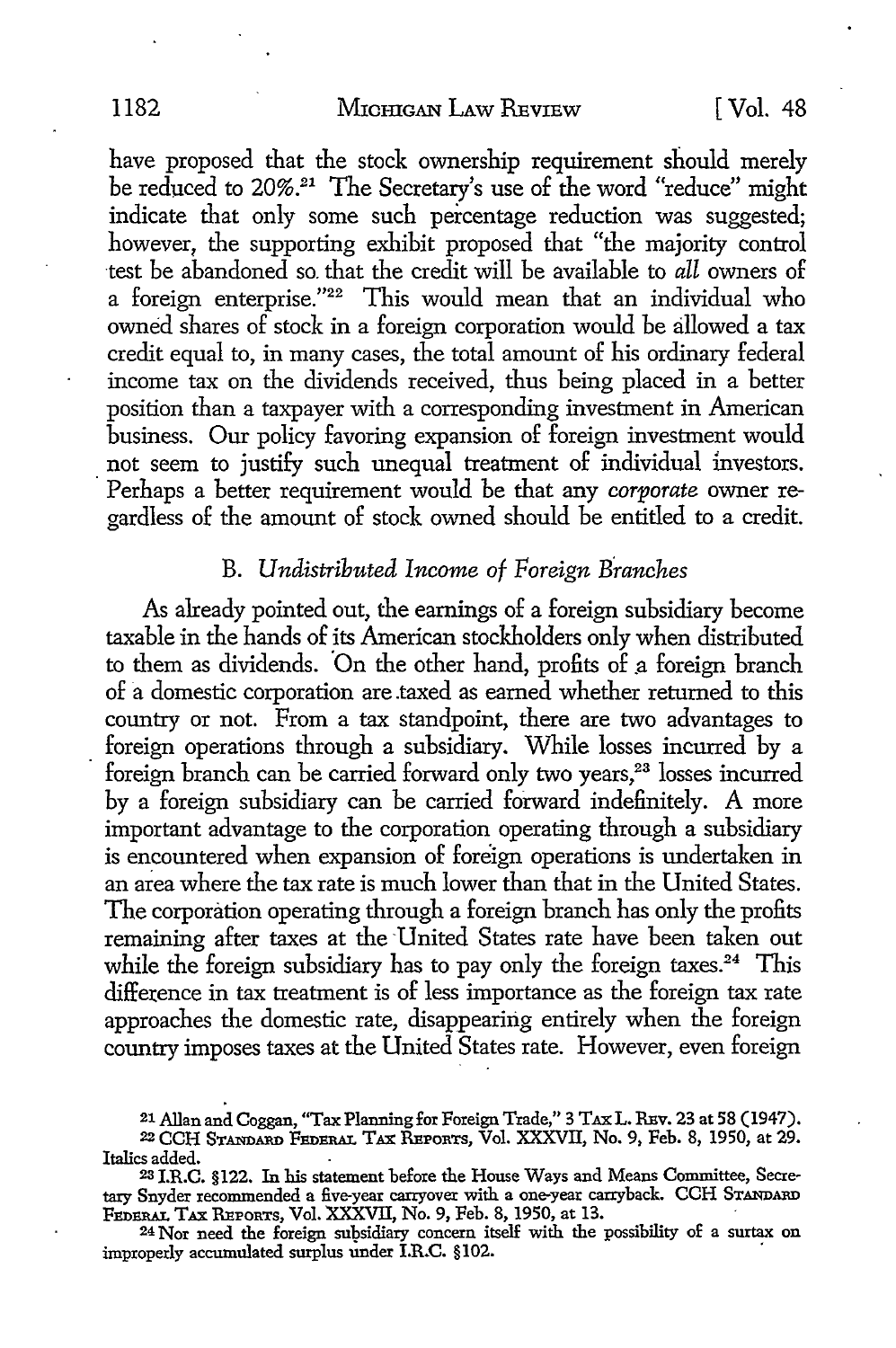countries with a higher rate are often willing to make special tax concessions when profits are reinvested within their borders. These concessions are lost in the case of branch operations by a compensating decrease in the foreign tax credit.

With these considerations in mind, it was proposed that *"foreign branch operations should be placed on an equal footing with foreign subsidiaries by allowing postponement of tax on their income until it is returned to the United States."* 

Apparently strict parallel treatment of subsidiaries and branches is not contemplated. This would require the disallowance of net losses by branches until liquidation of the foreign undertaking. In discussing some of the factors which enter into a decision to operate a foreign branch despite the advantages of a subsidiary, the accompanying exhibit points out that losses from branches may be deducted from income derived from United States sources.<sup>25</sup> The suggestion that foreign branches might be allowed to defer tax payments until the income is returned to this country without losing the advantage of the loss deduction is not a new one<sup>26</sup> and, in view of the current government policy, may be proper; however, it seems that some consideration should be given to putting branch and subsidiary operations on an equal footing as regards the deduction of losses as well as the postponement of tax.

The decision as to the type of foreign operation is at best extremely difficult. A change in the law so as to eliminate *all* consideration of federal tax consequences from this decision would seem to be highly desirable.

# C. *Income Earned Abroad by Individuals*

Under proper circumstances, individual citizens are exempt from tax on income earned through personal service abroad regardless of the amount of foreign tax imposed. Prior to the 1942 amendments, the only requirement was that the citizen be outside of the United States for more than six months of the taxable year.<sup>27</sup> Because of the abuses of this provision, the first draft of the Act of 1942 repealed the provision and offered no substitute.<sup>28</sup> In restoring the provision, the Senate Finance Committee required "residence in a foreign country

<sup>&</sup>lt;sup>25</sup> CCH STANDARD FEDERAL TAX REPORTS, Vol. XXXVII, No. 9, Feb. 8, 1950, at 28. 26 Shere, "Taxation of American Business Abroad," 7 INST. FED. TAX. 812 at 827 (1949). 27 I.T. 3424, INT. REv. BUL., 1940-2 COM. BUL. 119.

<sup>28</sup> H. Rep. 2333 at 50, 77th Cong., 2d sess. (1942).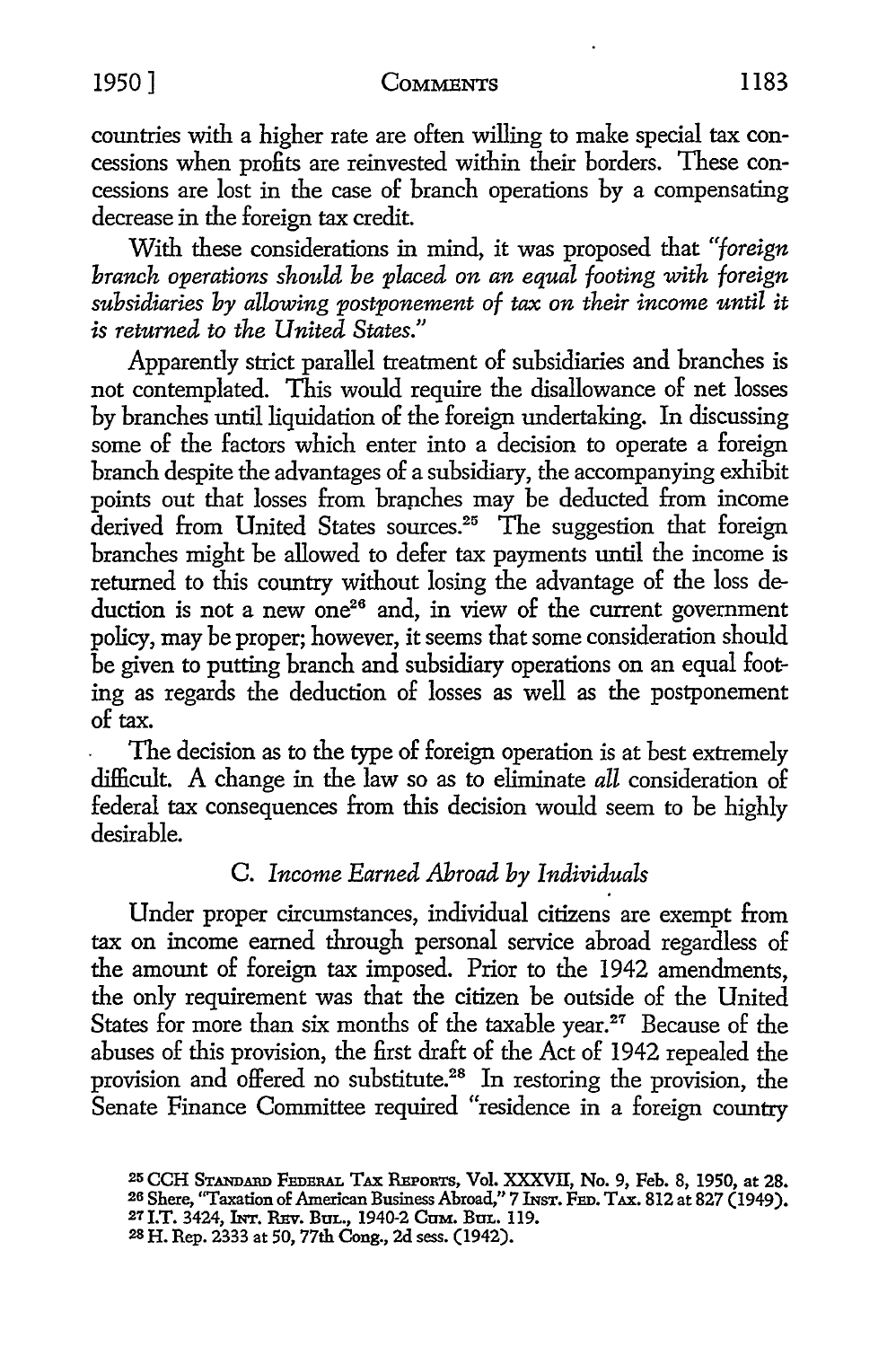or countries during the entire taxable year."29 At the same time, a new section was added which provided that a citizen who resumes American residence after at least two years foreign residence is exempt from tax on the income earned abroad during the taxable year of return.<sup>30</sup>

Thus, an individual who leaves the United States to establish a bona fide residence abroad in the middle of a taxable year gets no exemption until the beginning of the next year. Furthermore, it is possible to reside abroad for a period just short of two years without being entitled to any exemption. That the foreign residence provision, enacted in its present form to close a tax loophole, should dictate the time of departure of citizens entering upon a period of foreign service seems absurd.

Secretary Snyder's proposal is as follows: *'We should remove discouragement to Americans participating in these activities by making the present exemption on their earnings applicable to the entire period*  they reside abroad once they have established a bona fide residence."

The accompanying exhibit makes it clear that a bona fide residence abroad for one year would still be required in order to attain an exempt status. $31$  Once that status is acquired, however, the taxpayer would be entitled to a refund of the tax paid on the income earned during the first part-year. Thus, abuses in the nature of those practiced before 1942 should be prevented. At the same time, personnel problems of businesses operating abroad would be lessened; and government revenue would be decreased little if at all.

# D. *Conclusion*

' It has been suggested that foreign income should be completely exempt from United States taxes.<sup>32</sup> Clearly, as the tax rate of foreign countries approaches that of the United States, the revenue result under the present system approaches that of complete exemption, leaving only the job of tax administration and auditing. On the other hand, announcement of a total tax exemption on foreign earned income would certainly shake the public confidence in the equity and fairness of. our

29 S. Rep. 1631 at 54, 77th Cong., 2d sess. (1942). I.R.C. §ll6(a).

so I.R.C. §ll6(b).

<sup>31</sup> CCH STANDARD FEDERAL TAX REPORTS, Vol. XXXVII, No. 9, Feb. 8, 1950, at 30. For a discussion of the tests applied to determine whether there has been a bona fide residence abroad, see Stream, ''Earned Income From Foreign Sources," 26 T.AXEs 714 (1948).

<sup>32</sup> TAX COMMITTEE OF THE NATIONAL FOREIGN TRADE COUNCIL, REPORT ON REGIME OF TAX RELIEF FOR DOMESTIC TAXPAYERS OPERATING ARBOAD 18 (1947).